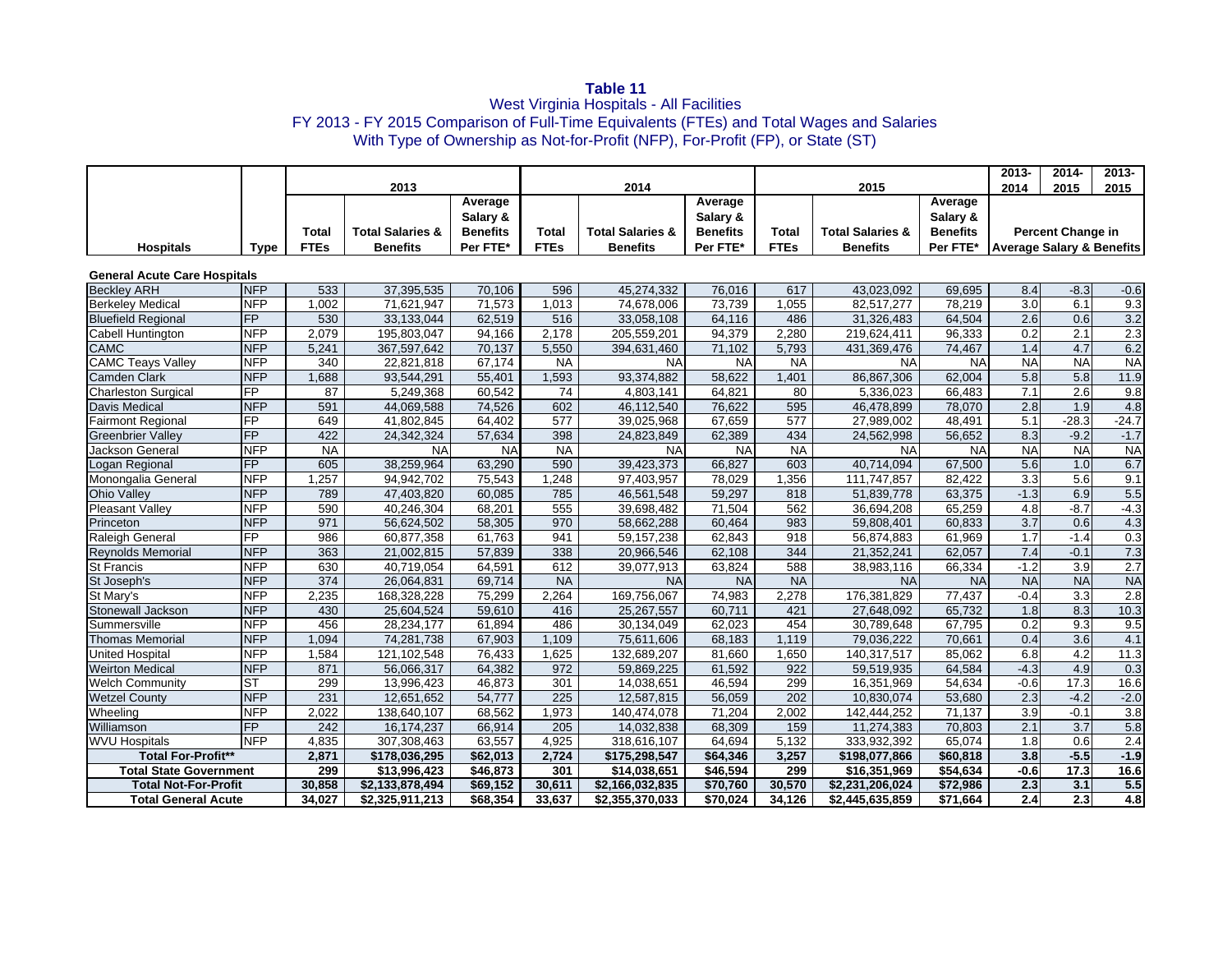**Table 11**<br>West Virginia Hospitals - All Facilities FY 2013 - FY 2015 Comparison of Full-Time Equivalents (FTEs) and Total Wages and Salaries With Type of Ownership as Not-for-Profit (NFP), For-Profit (FP), or State (ST)

|                                        |                 |              |                             |                 |                  |                             |                 |                  |                             |                 | $2013 -$  | $2014 -$                             | $2013 -$  |  |
|----------------------------------------|-----------------|--------------|-----------------------------|-----------------|------------------|-----------------------------|-----------------|------------------|-----------------------------|-----------------|-----------|--------------------------------------|-----------|--|
|                                        |                 |              | 2013                        |                 |                  | 2014                        |                 |                  | 2015                        |                 | 2014      | 2015                                 | 2015      |  |
|                                        |                 |              |                             | Average         |                  |                             | Average         |                  |                             | Average         |           |                                      |           |  |
|                                        |                 |              |                             | Salary &        |                  |                             | Salary &        |                  |                             | Salary &        |           |                                      |           |  |
|                                        |                 | <b>Total</b> | <b>Total Salaries &amp;</b> | <b>Benefits</b> | Total            | <b>Total Salaries &amp;</b> | <b>Benefits</b> | Total            | <b>Total Salaries &amp;</b> | <b>Benefits</b> |           | <b>Percent Change in</b>             |           |  |
| <b>Hospitals</b>                       | <b>Type</b>     | <b>FTEs</b>  | <b>Benefits</b>             | Per FTE*        | <b>FTEs</b>      | <b>Benefits</b>             | Per FTE*        | <b>FTEs</b>      | <b>Benefits</b>             | Per FTE*        |           | <b>Average Salary &amp; Benefits</b> |           |  |
| <b>Critical Access Hospitals</b>       |                 |              |                             |                 |                  |                             |                 |                  |                             |                 |           |                                      |           |  |
| <b>Boone Memorial</b>                  | <b>INFP</b>     | 176          | 9.670.870                   | 54,802          | 182              | 10.557.066                  | 58.073          | 180              | 10.530.625                  | 58,469          | 6.0       | 0.7                                  | 6.7       |  |
| <b>Braxton County</b>                  | <b>NFP</b>      | 150          | 8,607,212                   | 57,480          | 150              | 8,896,171                   | 59,185          | 153              | 9,888,439                   | 64,491          | 3.0       | 9.0                                  | 12.2      |  |
| <b>Broaddus</b>                        | <b>NFP</b>      | 181          | 8,660,528                   | 47,757          | 183              | 8,892,546                   | 48,511          | 178              | 9,185,673                   | 51.722          | 1.6       | 6.6                                  | 8.3       |  |
| <b>Grafton City</b>                    | <b>NFP</b>      | 230          | 12.257.429                  | 53.201          | 227              | 12.311.629                  | 54.306          | 221              | 12.810.170                  | 57.893          | 2.1       | 6.6                                  | 8.8       |  |
| <b>Grant Memorial</b>                  | <b>NFP</b>      | 269          | 13,417,610                  | 49,843          | 284              | 14,141,157                  | 49,810          | 291              | 16,429,510                  | 56,499          | $-0.1$    | 13.4                                 | 13.4      |  |
| Hampshire                              | <b>NFP</b>      | 150          | 9,647,512                   | 64,360          | 143              | 9,839,807                   | 69,003          | 152              | 10,384,397                  | 68,318          | 7.2       | $-1.0$                               | 6.2       |  |
| <b>Jackson General</b>                 | <b>NFP</b>      | 235          | 14,206,216                  | 60,331          | 242              | 15,612,654                  | 64,465          | 244              | 15,933,275                  | 65.351          | 6.9       | 1.4                                  | 8.3       |  |
| Jefferson                              | <b>NFP</b>      | 300          | 22,722,644                  | 75,642          | 299              | 22,684,998                  | 75,819          | 294              | 23,102,920                  | 78,560          | 0.2       | $\overline{3.6}$                     | 3.9       |  |
| Minnie Hamilton                        | <b>NFP</b>      | 223          | 12,449,804                  | 55,779          | 233              | 13,278,291                  | 57,055          | 248              | 14,143,536                  | 57,132          | 2.3       | 0.1                                  | 2.4       |  |
| Montgomery                             | <b>NFP</b>      | 223          | 13,609,833                  | 61.132          | $\overline{222}$ | 13.381.086                  | 60,195          | 216              | 13,018,830                  | 60.180          | $-1.5$    | 0.0                                  | $-1.6$    |  |
| <b>Plateau Medical</b>                 | $\overline{FP}$ | 234          | 16,373,691                  | 70.076          | 216              | 15,408,965                  | 71,428          | $\overline{227}$ | 15,554,005                  | 68.550          | 1.9       | $-4.0$                               | $-2.2$    |  |
| Pocahontas                             | <b>NFP</b>      | 106          | 6.557.417                   | 61.723          | 118              | 7.766.699                   | 65.681          | 121              | 8.074.050                   | 66.665          | 6.4       | 1.5                                  | 8.0       |  |
| Potomac Valley                         | <b>NFP</b>      | 192          | 9.673.721                   | 50,389          | 198              | 9.121.734                   | 46.102          | 204              | 10,391,446                  | 50.963          | $-8.5$    | 10.5                                 | 1.1       |  |
| <b>Preston Memorial</b>                | <b>NFP</b>      | 216          | 14,626,209                  | 67,570          | 237              | 16,016,001                  | 67,692          | 242              | 17,032,719                  | 70,266          | 0.2       | 3.8                                  | 4.0       |  |
| Roane General                          | <b>NFP</b>      | 258          | 14,732,174                  | 57,111          | 275              | 15,674,367                  | 56,975          | 258              | 16,969,209                  | 65.729          | $-0.2$    | 15.4                                 | 15.1      |  |
| St Joseph's***                         | <b>NFP</b>      | <b>NA</b>    | <b>NA</b>                   | <b>NA</b>       | 362              | 24,711,309                  | 68,344          | 354              | 24,676,005                  | 69,639          | <b>NA</b> | 1.9                                  | <b>NA</b> |  |
| <b>Sistersville General</b>            | <b>NFP</b>      | 126          | 7,316,375                   | 57,919          | 137              | 7,455,327                   | 54,291          | 162              | 8.499.191                   | 52,309          | $-6.3$    | $-3.7$                               | $-9.7$    |  |
| <b>Summers ARH</b>                     | <b>NFP</b>      | 142          | 8,137,283                   | 57.217          | 109              | 7.454.201                   | 68.262          | 134              | 7,261,260                   | 54.280          | 19.3      | $-20.5$                              | $-5.1$    |  |
| <b>War Memorial</b>                    | <b>NFP</b>      | 149          | 10.157.788                  | 68.311          | 147              | 10,561,386                  | 71,993          | 149              | 10,901,682                  | 73.117          | 5.4       | 1.6                                  | 7.0       |  |
| <b>Webster County</b>                  | <b>NFP</b>      | 126          | 6,780,459                   | 53,625          | 134              | 7,832,321                   | 58,603          | 155              | 10,656,284                  | 68,746          | 9.3       | 17.3                                 | 28.2      |  |
| <b>Total For-Profit</b>                |                 | 234          | \$16,373,691                | \$70,076        | 216              | \$15,408,965                | \$71,428        | 227              | \$15,554,005                | \$68,550        | 1.9       | $-4.0$                               | $-2.2$    |  |
| <b>Total Not-For-Profit</b>            |                 | 3,455        | \$203,231,083               | \$58,821        | 3,881            | \$236,188,748               | \$60,853        | 3,957            | \$249,889,220               | \$63,148        | 3.5       | 3.8                                  | 7.4       |  |
| <b>Total Critical Access Hospitals</b> |                 | 3,689        | \$219,604,775               | \$59,534        | 4,097            | \$251,597,714               | \$61,410        | 4,184            | \$265,443,225               | \$63,441        | 3.2       | 3.3                                  | 6.6       |  |

## **Long Term Acute Care Hospitals (LTCH)**

| <b>Acuity Specialty (WV)</b> | IFF | NΗ     | NA.                 | NA.      | NΙΔ | <b>NA</b>    | NA.      | 85  | 6,554,788    | 77.106   | <b>IVA</b> | <b>NA</b> | NA            |
|------------------------------|-----|--------|---------------------|----------|-----|--------------|----------|-----|--------------|----------|------------|-----------|---------------|
| Cornerstone                  | IEE | $\sim$ | .764.016            | 78,567   | OO. | .170.105     | 79,660   | 63  | 4,870,359    | 77.455   |            |           | $\sim$<br>4.Z |
| <b>Select Specialty</b>      |     | 90     | 7.274.407           | 80,799   | 90  | 7.274.407    | 80.799   | 90  | 7.274.407    | 80,799   | 14.9       | 0.0       | 14.9          |
| <b>Total LTCH</b>            |     | 158    | <b>\$11,625,719</b> | \$73.489 | 155 | \$12,444,512 | \$80,322 | 238 | \$18,699,555 | \$78,596 | ດ າ        | ີ<br>-4.1 | 6.91          |